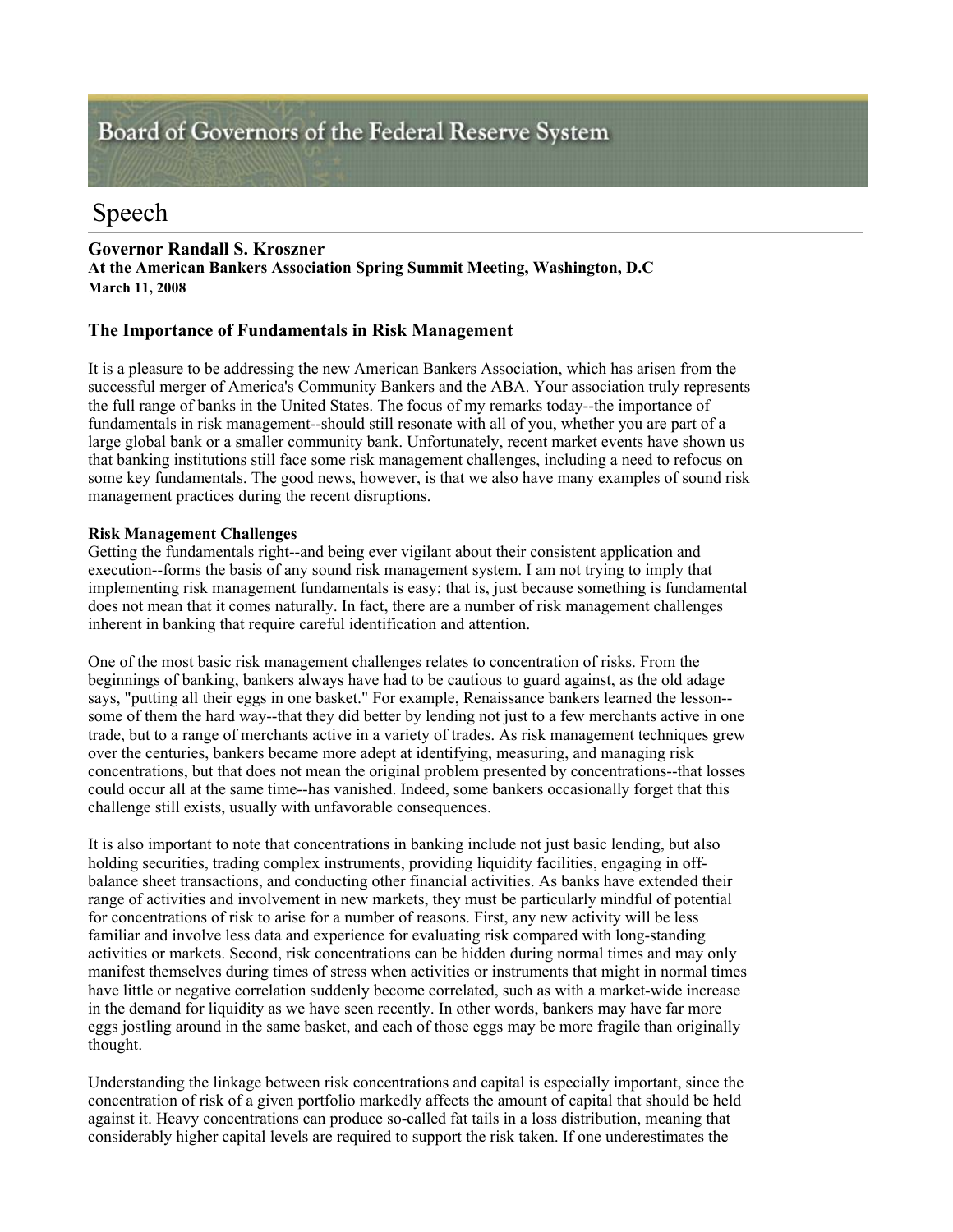amount of capital needed to be held against risk concentrations and/or the extent of the concentrations themselves, then a banker would realize that the initial level of capital was not sufficient and that remedial actions would need to be taken. Naturally, both large and small banks can continue to be successful and profitable by having some lending or other types of concentrations, but they need to be aware of the risks involved and have the proper risk management and capital to support those concentrations.

#### **Risk Management Fundamentals**

I would now like to elaborate on three key risk management fundamentals and their relationship to concentrations of risk in banking: Governance and risk control; risk identification and measurement; and liquidity risk management. In doing so, I will highlight some important findings from a report released last week by a group of supervisory agencies from France, Germany, Switzerland, the United Kingdom and the United States, known as the Senior Supervisors Group or  $SSG<sup>1</sup>$ . The report, "Observations on Risk Management Practices during the Recent Market Turbulence," provides a summary and analysis of a joint survey and review, initiated last autumn, of risk management practices to understand how different approaches fared during the recent financial stress. Although the analysis covered a group of the largest banking and securities firms, the lessons learned actually have relevance for all financial institutions of all sizes and scope--even those that have thus far not suffered from recent financial turbulence. I will also discuss a few other examples of supervisory activities, such as our recent guidance on commercial real estate concentrations, from which we have learned valuable lessons.

#### *Governance and controls*

I will start with perhaps one of the most fundamental aspects of risk management at banking organizations--in fact, at any organization: governance and controls. The SSG report highlighted solid senior management oversight and engagement as a key factor that differentiated performance during recent events. Clearly, senior management must take on a very active and involved role in risk management. Although this may seem somewhat obvious, a few recent cases demonstrate, unfortunately, that senior management may not always exercise proper oversight and may not have been as engaged as would have been wise. As supervisors, governance and controls is a key feature we look at in assessing risk management at an institution.

Clearly, senior managers also need to ensure that they have proper understanding of the risks assumed by their firm, but this does not always happen. For example, we have seen some evidence that information was kept in silos within firms and not adequately distributed both vertically and horizontally within certain firms. This segregation prevented senior managers from developing an enterprise-wide perspective on risks to the whole entity. It meant that managers were not fully aware of the extent to which the risks of the different activities undertaken by the firm could, first, become correlated in times of stress and, second, result in high concentrations of risk exposures. To be quite specific, in particular cases, senior management was not fully aware of the firm's latent concentrations to U.S. subprime mortgages, because they did not realize that in addition to the subprime mortgages on their books, they had exposure through off-balance sheet vehicles holding mortgages, through claims on counterparties exposed to subprime, and through certain complex securities. Adequate distribution of information allows for an enterprise-wide perspective on risk. Information must percolate up to senior management, but top executives must, in turn, disseminate their views and analysis back down through the business lines.

Effective risk management remains sturdy and durable only if supported by strong and independent risk functions that produce unbiased information. Empowering independent risk managers results in clear, dispassionate thinking about the entire firm's risk profile, with no favoritism toward any business unit. Senior managers should encourage risk managers to dig deep to uncover not only risks within each business unit, but also risk concentrations that can arise from the set of activities undertaken by the firm as a whole as well as latent risks--such as hidden risk concentrations that can arise from correlation of risk in times of stress. Such risk management assessments should lead risk managers to point out cases in which certain business lines are assuming too much risk.

In other words, it is good to have a few people within the institution who--to paraphrase a former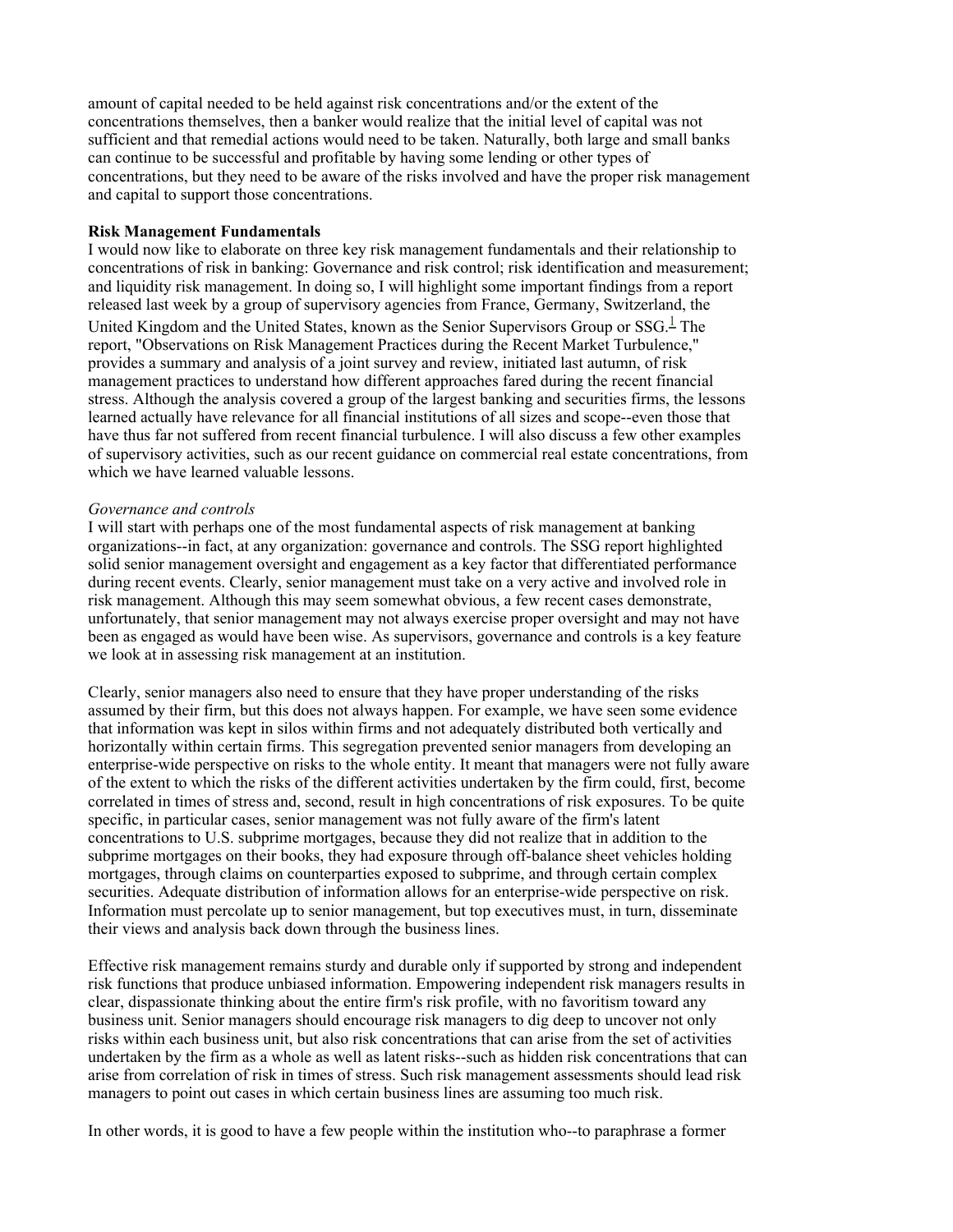Federal Reserve Chairman--know when to take away the punch bowl. Being the party pooper, however, can be very difficult in any organization, and that is why it is crucial for the risk manager to be known as an independent voice who is influential with top management and for top executives, of large or small firms, to set the appropriate "tone at the top" with respect to the importance of independent and unbiased risk evaluation.

As I discussed in detail at a speech before the Global Association of Risk Professionals a couple of weeks ago, any successful organization needs to develop appropriate mechanisms to ensure adherence to, and sustainability of, its risk management.<sup>2</sup> Incentive structures are a key mechanism for this purpose. Appropriate incentives reward good behavior and penalize inappropriate behavior. Of course, incentives work best when they are known well in advance, that is, when they serve as ex ante signals of what should and should not be done. Naturally, in very large organizations it is difficult for senior management to monitor each individual, so incentives need to be consistent, permeate even the lowest levels of the organization, and remind each individual that his or her risktaking affects the whole enterprise.

Limits and controls can be useful tools for creating the right incentives and sending appropriate signals, but they of course need to be tailored individually to each firm. Problems can arise when incentives are not properly structured and appropriate "risk discipline" is not exercised--for example, when limits and controls are not set or, if they are set, when adherence to them is not monitored or enforced. Such controls provide incentives for business-line leaders to assume only the risks that the firm can absorb because they penalize those who try to take on excessive risk or inadequate mitigation in the name of maximizing short-term profit. This is just as true at large international firms as it is at community banks.

## *Risk Identification and Measurement*

The second fundamental of sound risk management relates to risk identification and measurement. Timely and accurate information is the lifeblood of sound risk management. A good riskmanagement structure must encompass risks across the entire firm, gathering and processing information on an enterprise-wide basis in real time. In short, you cannot manage your risks if you do not know what they are.

Aggregating information across a large, diversified financial institution is not easy and should be done with appropriate care and with adequate resources for checking timeliness and veracity. The SSG report, for example, noted that some firms could not easily integrate market and counterparty risk positions across risks types, making it difficult for their executives to identify concentrations across the entire firm. Aggregating information about risk exposures and the concentration of risks may not be as challenging at smaller institutions, but checking the timeliness and veracity of the data is important at institutions of all sizes. In other words, risk managers should live by the adage "Trust but verify," being careful not to rely on assessments or data from others without conducting proper due diligence.

It is also worth noting that financial institutions should gather a wide range of relevant information before they see market troubles brewing. In other words, scrambling for information once turbulence sets in is not good practice. Understanding a firm's true risk exposures requires examining not just risks on the balance sheet, but also off-balance-sheet risks that are sometimes more difficult to identify and often not so easy to quantify. Latent risks from certain complex products and certain risky activities should be properly recognized, because they can manifest themselves when market turbulence sets in.

As the SSG report indicates, some firms had a poor understanding of the risks inherent in certain complex products or failed to recognize that certain activities contained latent risks that could be manifest in unexpected concentrations of risk exposures when market turbulence arose. For example, we witnessed some lapses in credit risk identification and measurement when, as I noted, certain institutions underestimated the actual credit risk of subprime mortgages and the secondary or tertiary effects brought on by disruptions in subprime markets for their broader set of activities.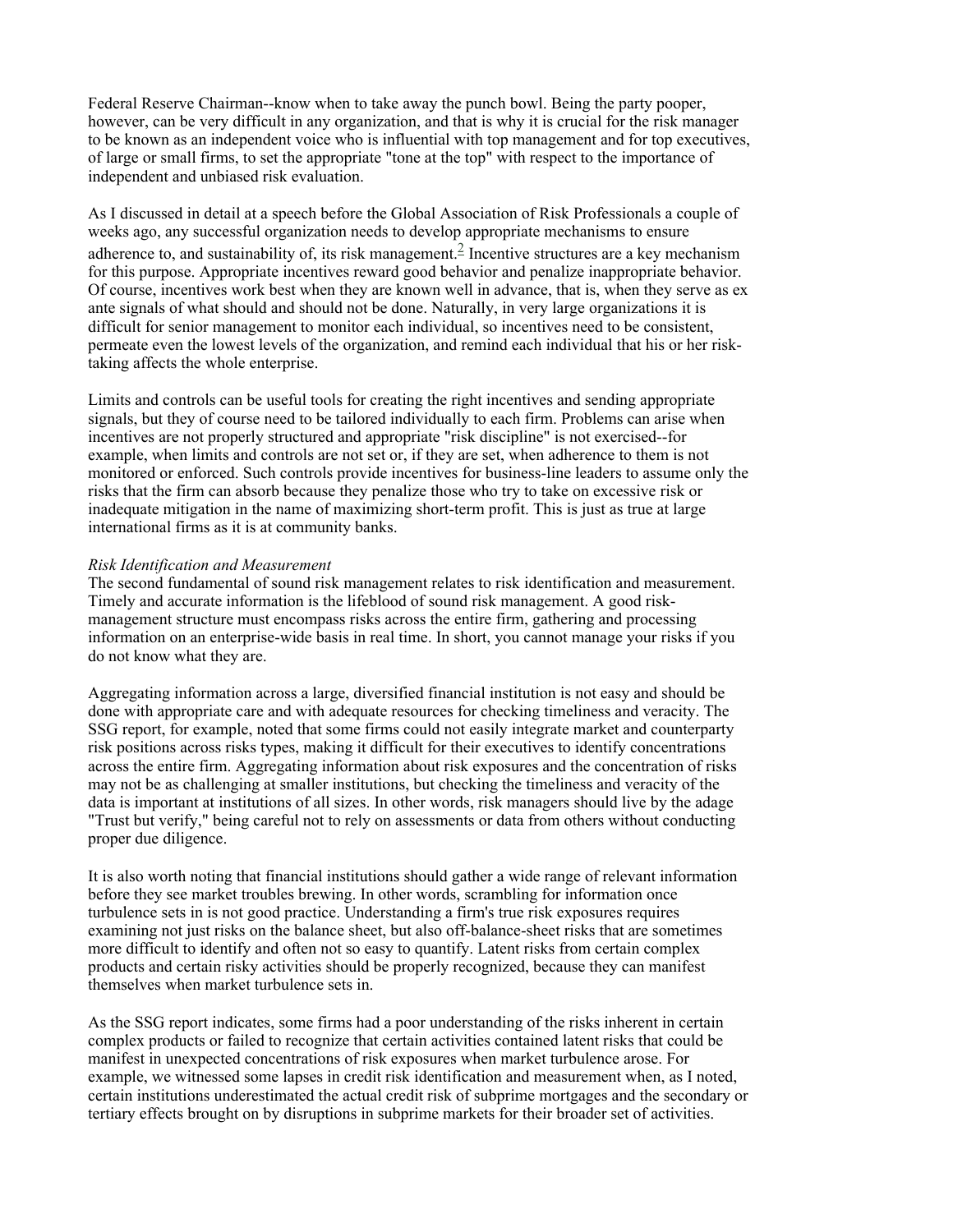Stress testing and scenario analysis are of paramount importance, since they can reveal potential concentrations of risk that may not be apparent from using information gleaned from normal times. The SSG report emphasizes this point, but the U.S. banking agencies have also highlighted its importance for smaller- and medium-sized institutions, for example in the guidance on commercial real estate (CRE) concentrations we issued at the end of 2006. After on-the-ground supervisors reported seeing increases in CRE concentrations at many institutions across the country, supervisors examined historical data on risks associated with CRE concentrations to provide the basis for developing supervisory guidance. That guidance counseled banking organizations with high CRE exposures relative to capital to engage in stress testing to evaluate behavior of those exposures and the impact on capital in adverse circumstances.

Some financial institutions already employ stress tests, but they should re-check their robustness in light of recent events. For example, banking organizations might benefit from expanding tests to include a wider set of variables to stress and to consider shocks they might have considered much less probable one or two years ago. Banks should also remember that past experience is not always predictive of future events, meaning that they should be somewhat creative in designing potential shocks. In CRE, for example, banks should move beyond considering single-name risk and include scenarios involving broader risks to the CRE sector and how such risk may be correlated in times of stress with other parts of the portfolio.

In addition, a number of risk-measurement and risk-quantification challenges relate to valuation practices, particularly with new products. Firms should have greater motivation for applying proper valuation practices as part of good risk management.<sup>3</sup> At the center of these practices is the ability to make appropriate judgments about the quality of information being used for valuations. The process usually starts with an initial experimentation phase in which market participants learn a great deal about the product's expected performance and risk characteristics, preferably under different market conditions. Conducting due diligence about new products can be costly and take time, but it is usually worth it. Unfortunately, in some recent cases new products were developed very quickly and not properly "road-tested." In observing the valuation challenges, the "Trust but verify" adage has equal application. Market participants must ensure that they do not make valuation decisions based solely on excessive reliance of external ratings or evaluations, but that they also undertake their own assessment. And I would suggest that the value of independent due diligence on the part of market participants is especially high for newer and more-complex products.

Encouragingly, we have examples of some firms recognizing the potential risks of broad market disruptions, for example, if there were dramatic and unexpected price movements, or if market illiquidity set in. Those firms faring better typically use a number of tools to assess risk positions that draw on differing underlying assumptions. Such tools provide management with more information and different perspectives on its potential risk exposures. In the best cases, the tools are flexible enough to allow perspectives on risk to change as business conditions change. For example, they can help identify when risk concentrations are changing as a result of market movements or changes in counterparty positions.

#### *Liquidity Risk Management*

Now I wish to consider the third fundamental. Liquidity risk management. Banks, of course, have

been managing expected liquidity demands since the beginning of banking itself.  $\frac{4}{3}$  Because of its central role in the business of banking, liquidity risk requires rigorous and effective management. Naturally, financial institutions both large and small must pay careful attention to liquidity risks, even if they manifest themselves in different ways.

Regarding recent events, a number of financial firms were surprised by the extent of market disruptions and were forced to take funding actions not anticipated in their contingency funding plans, including some decisions to support affiliates that were based on reputational concerns rather than contractual obligations. At the same time, some institutions were able to avoid more serious problems from these events by aligning treasury functions more closely with risk-management processes and incorporating information from all businesses into global liquidity planning, including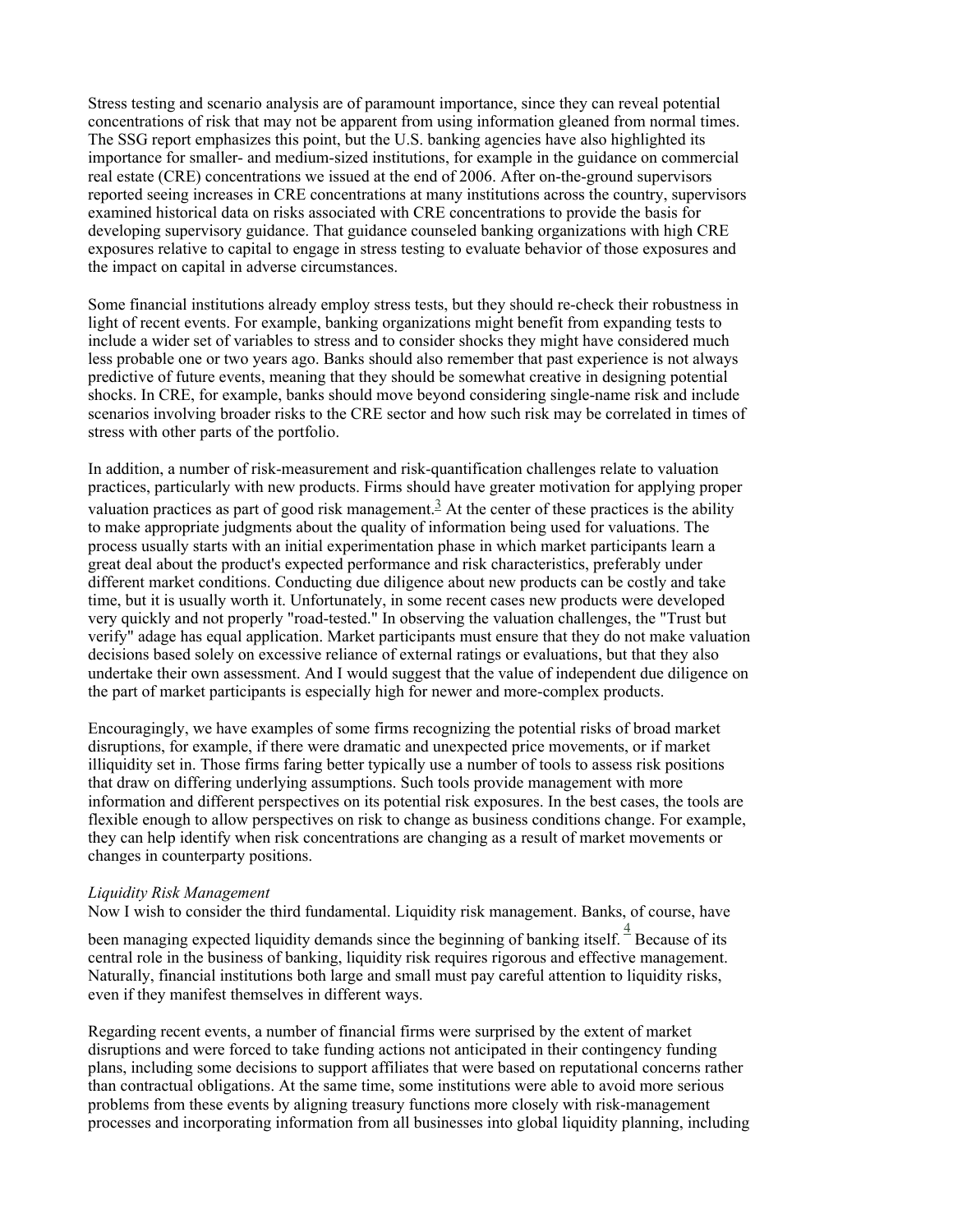actual and contingent liquidity risk. They also made attempts to embed market liquidity premia or apply market liquidity haircuts in pricing models and valuations.

Recent events have shown that during times of systemwide stress, liquidity shocks can become correlated so that the same factors that can lead to liquidity problems for the bank's assets or offbalance sheet vehicles can simultaneously put pressure on banks' own funding liquidity. Again, we see the trouble that risk concentrations can cause if an institution has not tried to identify them in advance and take steps to mitigate their effects. As with other risk areas, supervisors suggest extensive use of firm-wide stress testing to ensure the incorporation of low-probability but potentially severe liquidity events that may have the potential to converge. Smaller banks, as well as large, global banks, should conduct liquidity stress tests to evaluate what could happen to liquidity positions in times of stress.

We have also noticed the potential for liquidity risk to have an impact on capital adequacy. As you are well aware, several large global banks ended up having to deal with so-called unplanned asset expansions arising from a variety of liquidity stresses related to the asset side of the balance sheet. In a few cases, these unexpected increases in the balance sheet created some pressures on capital ratios, even if the level of capital remained stable. Although bank liquidity management and capital management may be conceptually distinct, recent events illustrate in practice how liquidity management and capital management are intimately related, particularly in times of financial stress. Since risk concentrations have the potential to manifest themselves during times of stress and at that time adversely affect capital positions, it is particularly important that firms assess how liquidity events could place pressure on capital levels. In a nutshell: liquidity problems always have the potential to affect bank balance sheets and, in doing so, bank capital adequacy.

#### **Conclusion**

One of the most basic lessons of banking is that lending concentrations must be carefully identified, monitored, and managed. As I noted at the outset, the current financial market turbulence underscores the importance of getting the fundamentals of sound risk management right and being ever vigilant about their consistent application, execution, and improvement in light of new data and experiences. I have highlighted the importance of three fundamentals--governance and risk control; risk identification and measurement; and liquidity risk management--and the SSG report provides evidence that those institutions taking care to get these fundamentals right generally performed better during recent events than other institutions. Concentrations of risk can pose challenges to financial institutions, and top managers must be aware of their potential and have a risk management system in place ready to deal with them. This is true not only for large global players but also for small-and medium-sized banks, as my discussion of the CRE concentration guidance emphasized.

As supervisors, we strive to achieve the appropriate balance, recognizing that supervision and regulation has costs and benefits that need to be weighed against one another. For instance, we need to be careful that lending is conducted on a prudent basis, and at the same time, take care not to stifle the provision of credit when it is done properly.

Before concluding, I would like to mention a topic in supervision and regulation that I have not yet touched upon in these remarks, namely, credit cards. As you know, the Federal Reserve has proposed new rules under Regulation Z, which implements the Truth in Lending Act, regarding open-end credit to require new, more informative, and consumer-tested disclosures by credit card issuers and expects to propose new rules for credit cards under the Federal Reserve's unfair and deceptive acts and practices authority. To help us better assess the current state of the credit card market and possible challenges in credit card markets for consumers and others involved in those markets, I have invited key credit card market participants--card issuers and processors, consumer advocates, counseling agencies, and other regulatory agencies--to participate in a forum hosted by the Federal Reserve Board on April 8. The forum will allow us to collect additional information about relevant industry trends and to identify areas that may warrant action or further study.